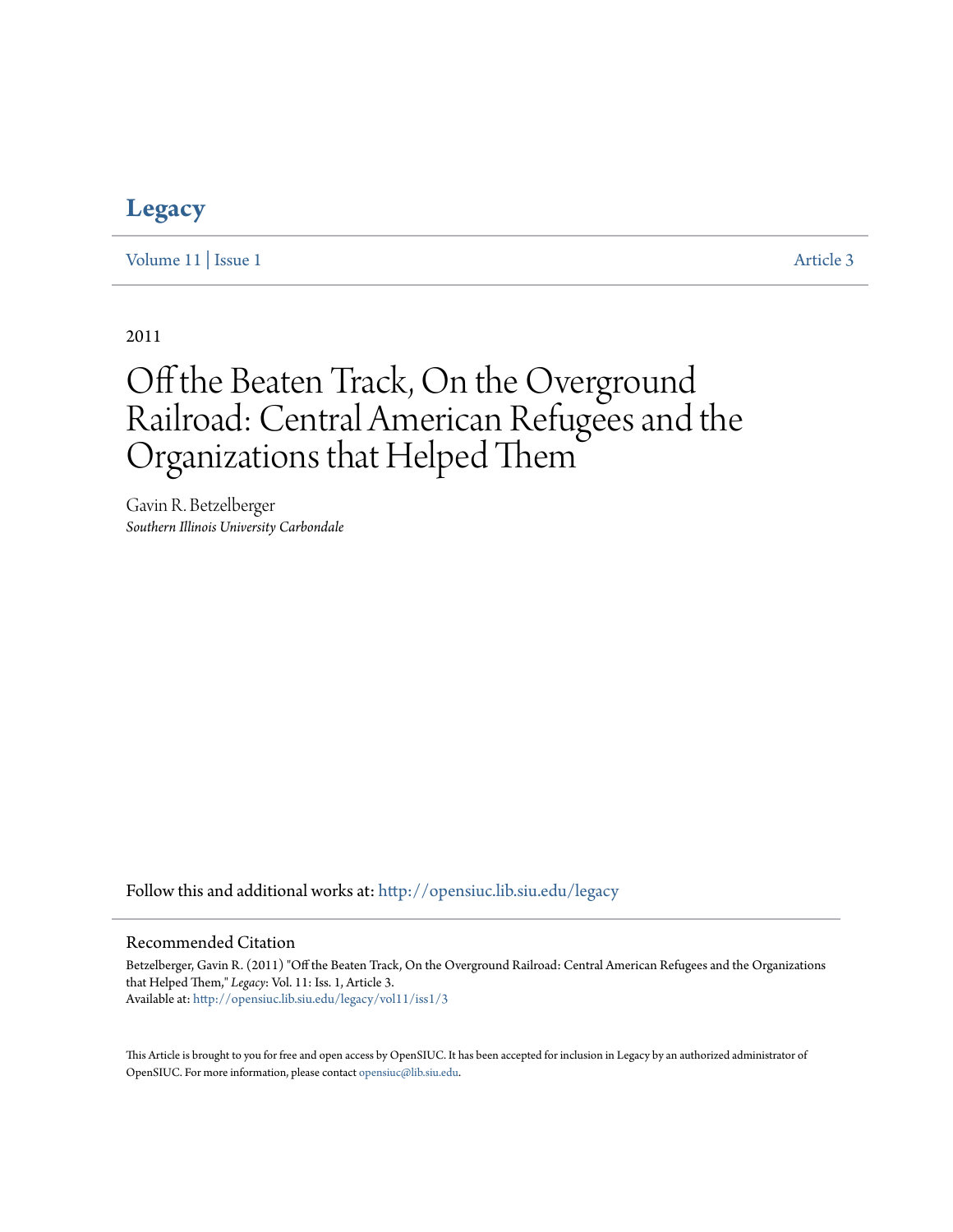## Gavin Robert Betzelberger

#### Off the Beaten Track, On the Overground Railroad: Central American Refugees and the Organizations that Helped Them

In 1983, Nelson Sosa and his brother were forcefully recruited by El Salvador's Civil Defense Militia before they were old enough to go to high school. A year earlier their father, Elicio, had fled the country because his colleagues and friends had been assassinated. Elicio reached the United States and found help in a newly formed network of churches called the Overground Railroad dedicated to helping refugees from Central America. With their help he gained temporary residence in the United States, found work at a real estate agency in Wilmette, Illinois, and worked to rescue his wife, two sons, and their other three children.<sup>1</sup>

Because the U.S. government was reluctant to grant asylum to Central Americans, the Overground Railroad helped refugees secure asylum in Canada through primarily legal avenues via an extensive network of churches and volunteer communities. Other "tracks" of the Railroad focused on delaying the deportation process as long as legally possible. Though not openly defiant like some refugee advocacy organizations in this period, the Overground Railroad successfully delivered thousands of war-torn refugees to safety.

The Overground Railroad helped Elicio get asylum papers and mail them to his wife. She then tracked down which boot camp Nelson and his brother had been placed in and went there with the asylum papers in hand. She confidently asserted that those papers, written in English, guaranteed the release of her sons. The guards, who were intimidated by the official looking seals and fine print, released her boys. Knowing that the Civil Defense Militia<sup>2</sup> would soon discover their mistake, she got all her kids on a bus and was out of the country before nightfall.3

On June 5, 1985, the Sosa family arrived in Mexico City where Ruth Anne and Richard Friesen, Overground Railroad volunteers, met them and arranged for the next stage of their journey to the U.S. The Friesens literally held the Sosas' lives in their hands for the next several weeks. It was a harrowing journey for the family.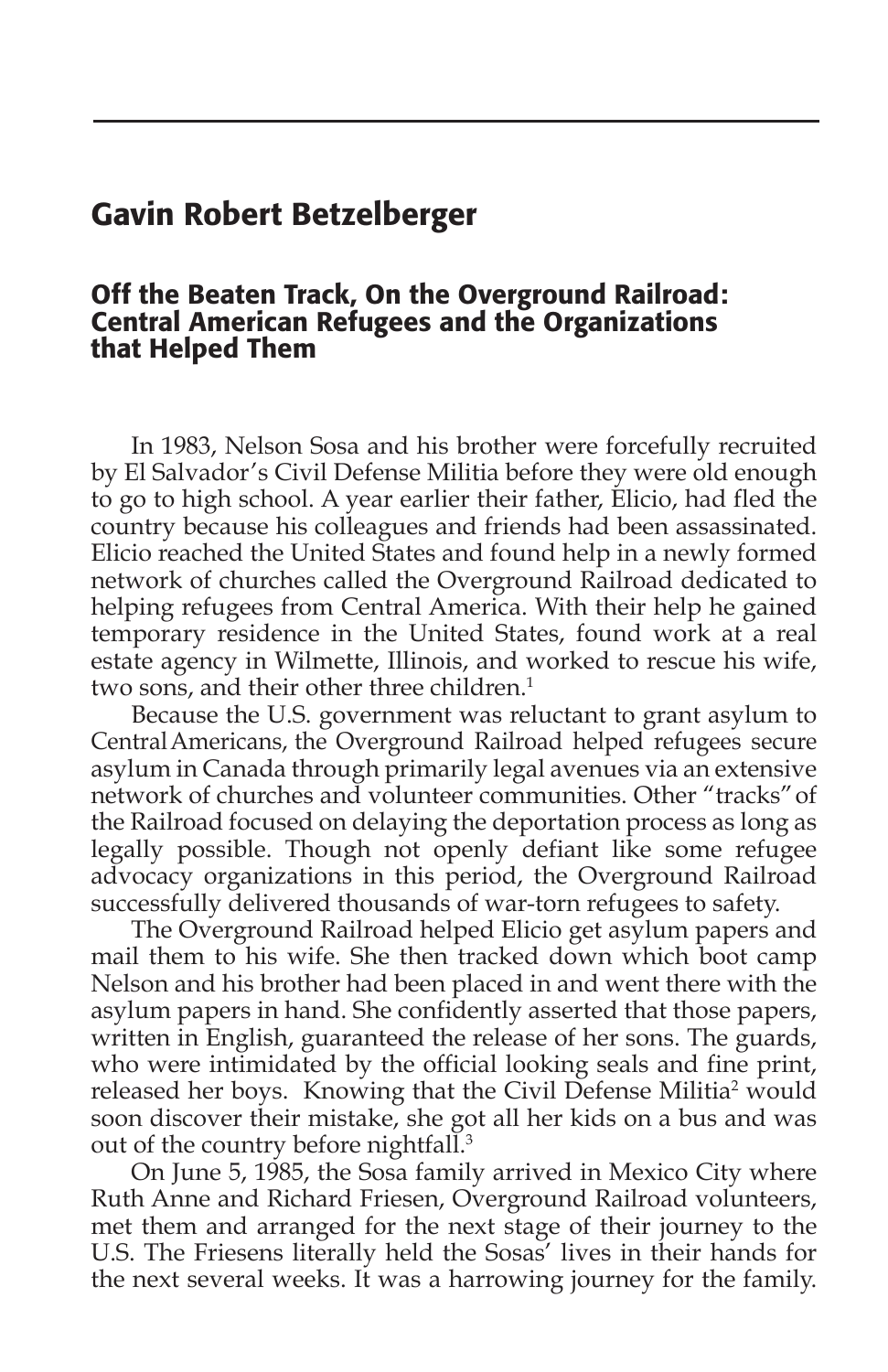They crossed the Rio Grande on the trusses of a sunken bridge, were captured by the INS and later released. After almost a month of traveling, the Sosa family flew into Chicago. There, Elicio was waiting for them with Julius Belser, the founder of the network that had delivered them to safety.<sup>4</sup>

The Overground Railroad believed that the Sosa family had a strong case for asylum in the U.S. even though none had yet been granted to Salvadoran refugees in their federal district. In 1986 the case, prepared for months by volunteers and pro-bono attorneys, went to court. A year after the Sosa family told their story in the federal courts, residence cards granting asylum arrived in the mail.<sup>5</sup>

Happy though it is, Nelson Sosa's story belongs within a larger, darker chapter. In order to understand the plight of central American refugees and the actions and convictions of the organizations that aided them it is best to start with the causes. In this case political turmoil and social violence in El Salvador and Guatemala dislocated hundreds of thousands of people who migrated north. Mexican and United States immigration policies forced this dislocated population to reside illegally in those countries or to seek asylum in Canada. Finally individuals, churches, and communities across the U.S. became aware of both the presence of a large population of illegal and unrecognized refugees, and their own government's implication in the violence (or at least the complacency that allowed it to continue). This awareness and compunction caused them to actively search for ways to aid Central American refugees on both personal and political levels.

#### **Central American Context**

The Sosa family were only one among hundreds of thousands of refugees fleeing the violence and instability in Central America during the 1980s. In El Salvador, for example, a civil war raged between the guerrilla group known as the Farabundo Martí National Liberation Front (FMLN) and the Salvadoran government.<sup>6</sup> In this war, the clandestine guerrillas were out of reach of the government and government-sanctioned paramilitaries, so the government resorted to tyrannizing vocal moderates. The Roman Catholic Church was one of the most outspoken advocates for social justice and therefore became a target for the right-wing death squads.<sup>7</sup> These squads circulated a flyer reading, "Be a Patriot, Kill a Priest" and terrorized many rural churches suspected of sympathizing with the guerrillas. This did not stop the church or quell dissidence; quite the contrary, the attacks on the church fueled the revolutionary forces.<sup>8</sup>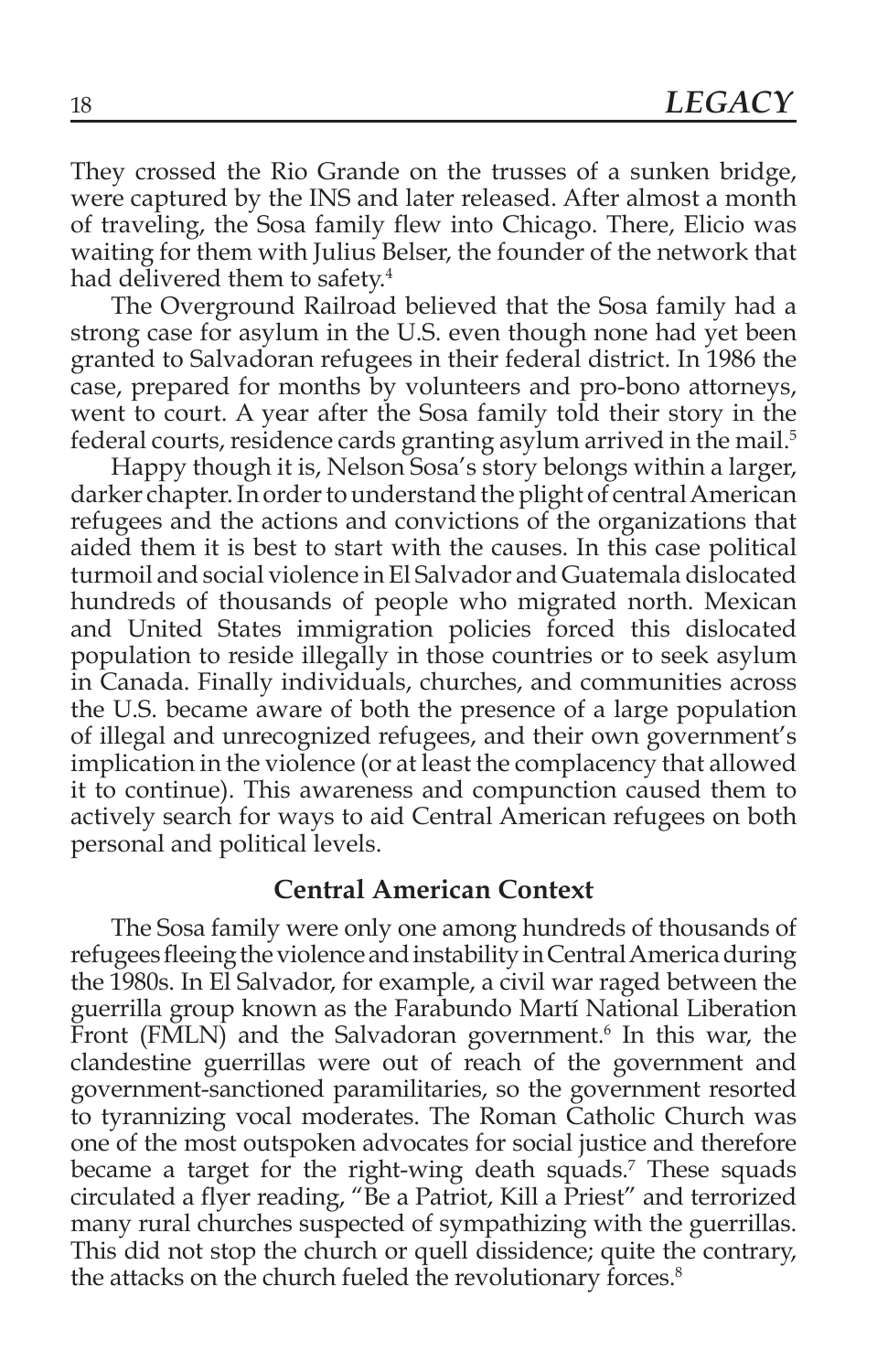In 1979, General Carlos Humberto Romero's dictatorship had been toppled without bloodshed by a junta of young idealist military officers. The new leaders promised to restore justice, address class inequalities, and hoped to reunite the increasingly polarized parties. The Carter Administration gave plentiful aid in hopes that this coalition government would lead to a more stable democratic one.9 Unfortunately, the new junta proved too weak to hold the country together. The assassinations of Mario Zamora, a prominent politician, and of Archbishop Oscar Romero effectively ended the unity movement.10 In the wake of their deaths the country erupted in protest and Major Roberto D'Aubuisson Arrieta, already convicted for murder, took control of the government. The other military leaders fell into line behind the new dictator, who was President of the Constituent Assembly and founder of the Alianza Republicana Nacionalista (Nationalist Republican Alliance, ARENA).<sup>11</sup> D'Aubuisson and ARENA's hard line against the communist left appealed to the new Reagan Administration in the United States. Attributing guerrilla warfare and political dissidence in Central America to the meddling of the USSR and Cuba, Reagan liberally supported the "democratic" anti-communist government.<sup>12</sup>

Reagan used El Salvador as a test case for his administration's tough new anticommunist stance in Central America. This new campaign was set off with the CIA's release of the "White Paper," which presented the guerrillas in El Salvador as the tip of an intricately planned communist expansion financed by the Soviets and orchestrated by Cuba. According to the "White Paper," the Marxist Sandinista takeover in Nicaragua was merely the first phase, soon to be followed by communist takeovers in El Salvador, Guatemala, and Honduras. Congress released twenty five million dollars in aid, more than El Salvador had received in the previous forty years combined.13

In the few months leading up to Reagan's inauguration in January 1981, Cuba had actually shipped arms to the FMLN in El Salvador using Nicaragua as a conduit; however, the Sandinistas were reluctant participants. They did not believe that the Salvadoran FMLN was organized or powerful enough to support as serious allies, even though they shared some ideological similarities to the Nicaraguan FSLM.14 The USSR was also reluctant if not indifferent to the affairs in Central America. Even Cuba retracted its support after the failed FMLN January offensive of 1981.15 Thus, under scrutiny the White Paper's factual basis broke down, revealing it to be merely a carefully timed political stunt. Nevertheless, under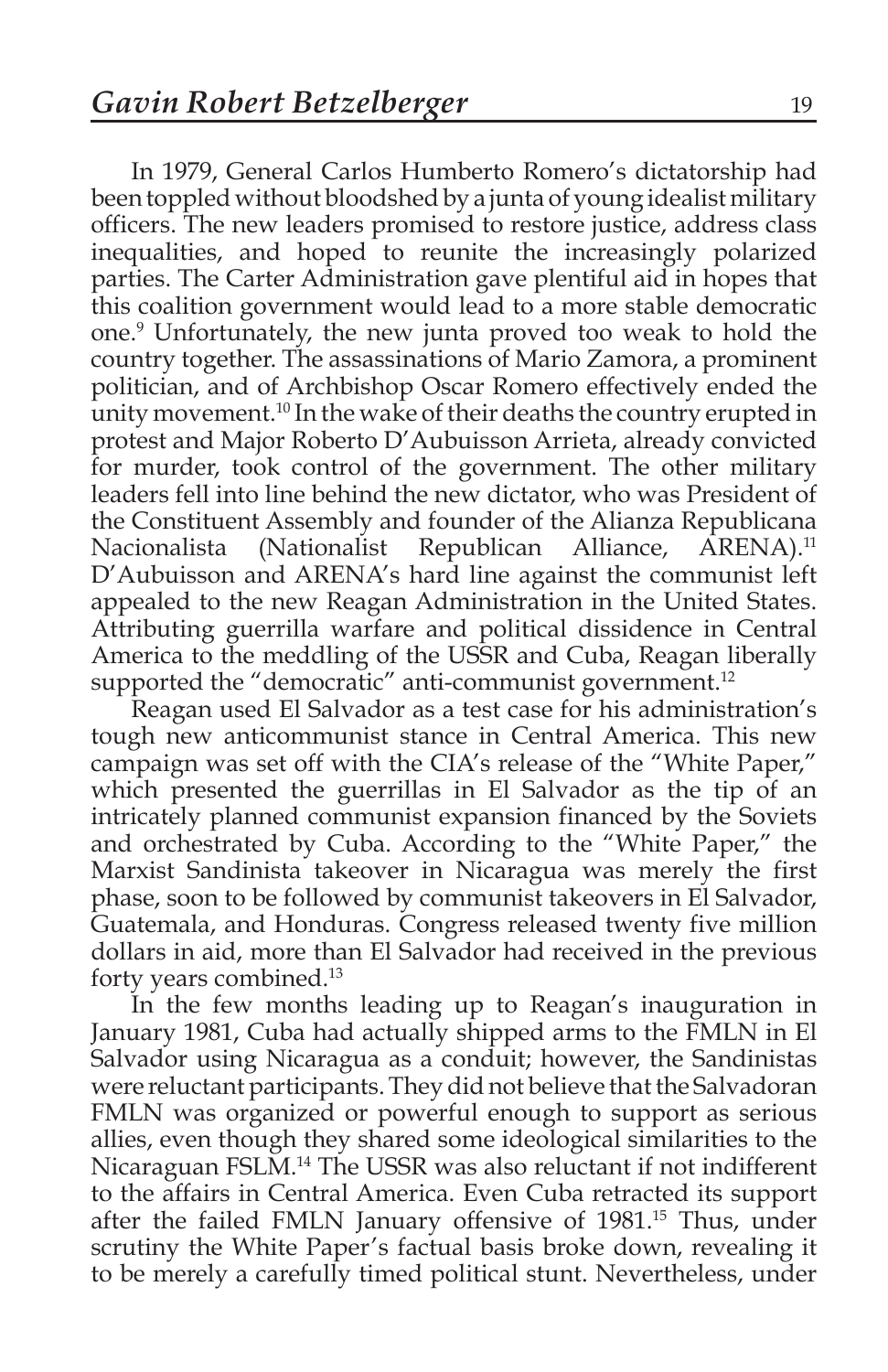the banner of communist containment, its release successfully expanded U.S. military aid to Central American countries with dubious human rights records.<sup>16</sup>

Guatemala, El Salvador's neighbor and the "White Paper's" supposed "second phase" of communist expansion, had been ruled by a military junta almost continuously since 1954, often with the support of the United States. However, it had lost its U.S. military aid in 1977 under Carter's increased humanitarian scrutiny.<sup>17</sup> Then, following the fraudulent election of General Angel Anibal Guevara, a group of about twenty midlevel officers seized control. They reappointed General Efrain Rios-Montt, justifying their actions by pointing out the obvious corruption and human rights offenses of the previous regime.18 Rios-Montt announced a fourteen-point plan to reestablish a democracy although he did not set dates for the accomplishment of that goal. He also proclaimed that the government would "achieve individual security and tranquility based on absolute respect for human rights."19 Because of Guatemala's promised human rights improvements, its staunch support of the U.S. containment policy in Nicaragua, the recent fall of Somoza's regime in Nicaragua, and threat of a similar coup by the FLMN in Guatemala, the Reagan administration reinstated the funding Carter had withheld.

To Congress' credit, funding to Guatemala was heavily scrutinized and contingent upon human rights improvements. Nevertheless, starting in 1982, Rios Montt launched a massive counter offense dubbed by those who witnessed it as the "Scorched Death Policy." It sought to destroy the Guatemalan guerrilla support by destroying crops and targeting politically moderate civilians in contested regions.20 In the wake of this campaign thousands of Guatemalans joined the refugees from El Salvador in fleeing across the border to Mexico.

#### **Refugee Policies in Mexico and the United States**

Many of the Guatemalan refugees first crossed the Mexican border to the state of Chiapas, where they had familial relations and protection and could more easily return home when the violence had passed. This region had once been a part of Guatemala and still retained many cultural and economic ties to Guatemala. Chiapas was poor; two-thirds of the population was without sewage, onefifth without potable water, two-thirds without electricity, and less than half had obtained a third grade education. There was only one hospital bed for every five thousand inhabitants. Initially the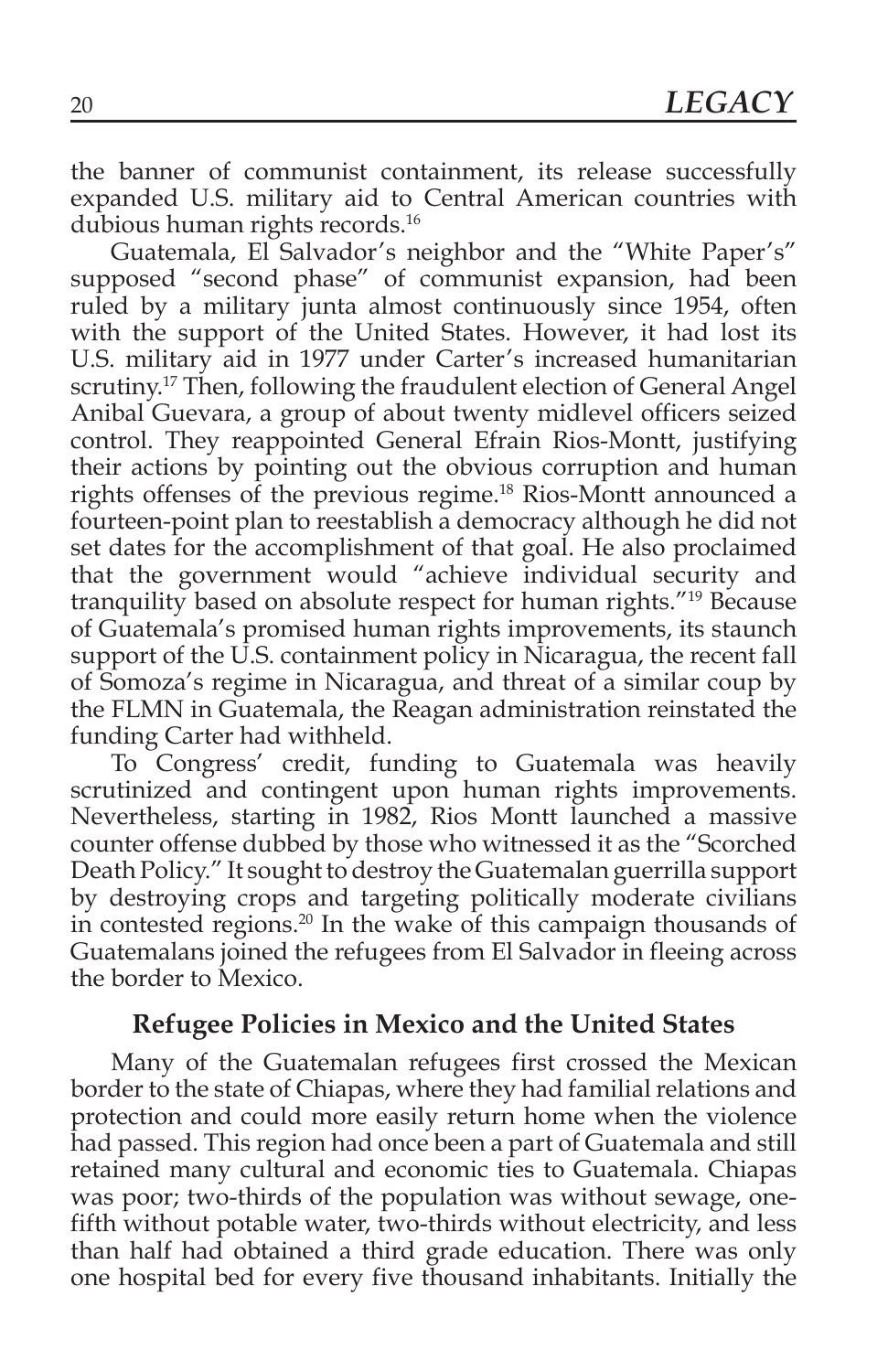refugees were mistaken for the seasonal migration of Guatemalan workers, but by 1983 over 35,000 refugees resided just across the border of Mexico in the Chiapas region with an estimated 70,000 living further inside Mexico.<sup>21</sup> As Mexico received more and more refugees from Guatemala, El Salvador, and Nicaragua, it struggled to create a feasible policy for dealing with them.

The United Nations High Commission for Refugees (UNHCR) helped prospective refugees apply for visas in Mexico, but from 1980 to1986 only one hundred were granted, and none between 1986 and 1990, despite the hundreds of thousands of refugees who flooded into the country during that time.<sup>22</sup> This was partly due to the fact that Mexico's undeveloped immigration system simply offered no provisions for refugees. Mexico's response to the influx of refugees was to make a refugee zone, a 150 kilometer-wide berth along the "armed curtain" of the Guatemalan border. Guatemalans traveling outside the refugee zone would be deported.<sup>23</sup> Those refugees in the zone stayed in a number of newly constructed refugee camps. But conditions in the camps remained poor because of the region's poverty, the inaccessibility of the camps, and the Mexican government's resistance to outside aid. The vast majority of the refugees lived illegally in other areas of Mexico or continued to work their way north toward the United States.

For the numerous refugees who made it north, the U.S had different, yet no more hospitable policies. The United States had been clearly biased in favor of immigrants fleeing communist states and against refugees coming from U.S. allies. The Refugee Act of 1980 was aimed at fixing the bias. This was done by broadening the language used to define a refugee to include anyone who was unable to avail themselves of the protection of their country of origin due to a well-founded fear of persecution. However, Congress could not agree on the finer points of the new policy so they left details to be worked out by the newly formed Board of Immigration Appeals and the INS. In practice these organizations followed the State Department's suggestions rather than acting as an independent bodies.24 Because El Salvador and Guatemala were democracies supported by the U.S., the Reagan Administration was reluctant to admit the human rights offenses caused by these governments and in turn pressured immigration authorities to discredit refugees from these countries.25

So, despite the Refugee Act's "well-founded fear of persecution," Salvadoran and Guatemalan refugees were deported de facto. In 1988 a training video was released to the public, in which the INS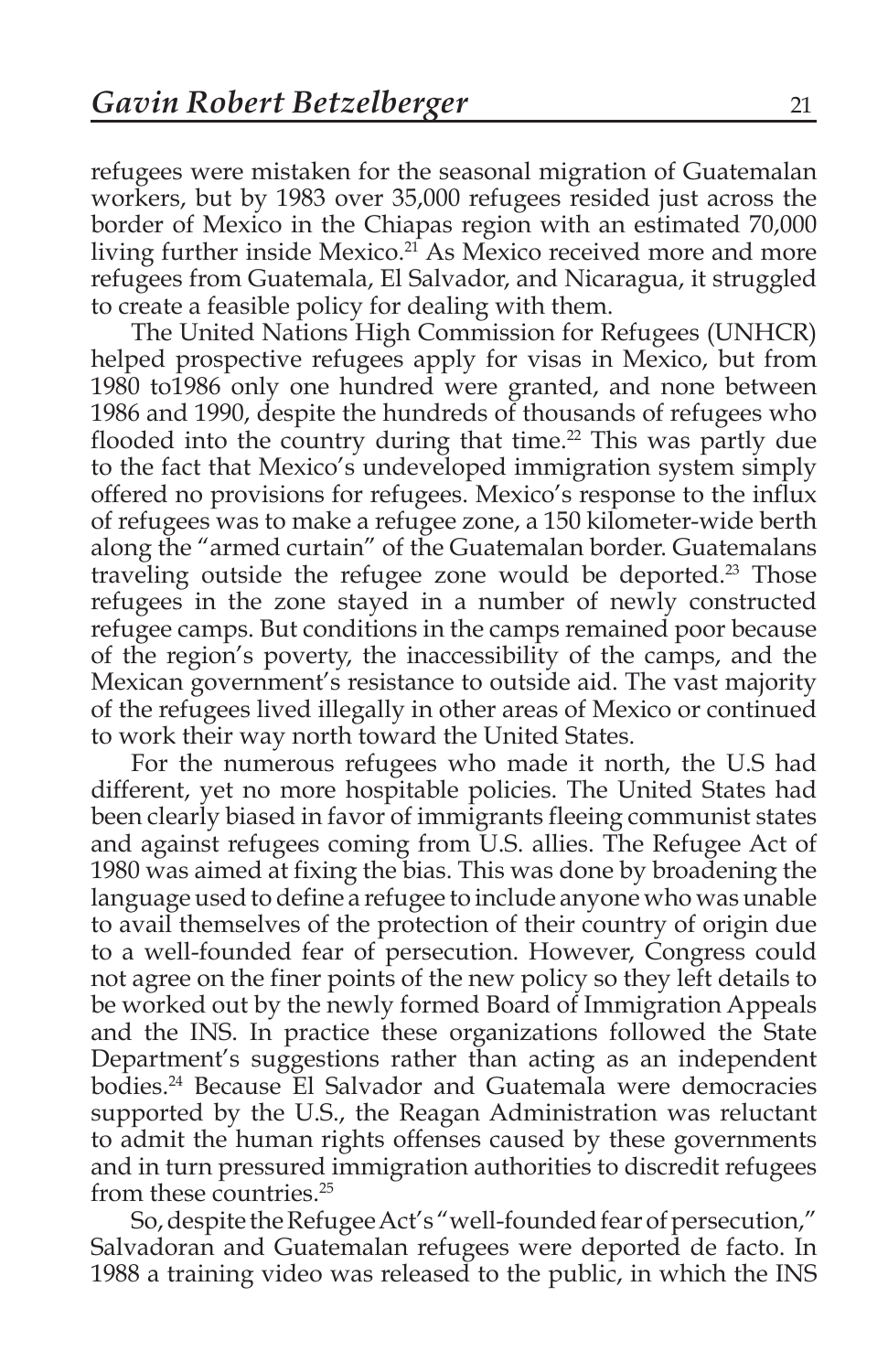mocked Salvadoran refugees and stated that 99 percent of their cases should be denied.<sup>26</sup> Not surprisingly, 97 percent of Salvadorans and 99 percent of Guatemalans were declined asylum.<sup>27</sup> From 1980 to mid-1985, only 626 out of 10,000 Salvadoran applicants were granted political asylum.28 In 1985 a census estimated that only 80,000 of the 280,000 Salvadorans in the U.S. were legal immigrants while only 70,000 of the 205,000 Guatemalans were legal.<sup>29</sup> Illegal refugees who were caught by the INS were sent to processing and holding centers, which came to be called *los corralenes*—the stock pens or corrals—by the illegal refugees. Despite state sanctions, INS officers consistently tricked refugees into signing "voluntary" departure agreements before letting them meet with lawyers. Within a week or two the refugees would be flown out of the U.S. and returned to their country of origin.

#### **U. S. Refugee Aid Movements**

The majority of illegal refugees crossed the Rio Grande or entered in Florida. By 1983 churches in these regions had begun to notice the new trends in illegal refugees. Because many of the refugees had religious ties, and the United States was clearly involved in the unrest in their countries of origin, these churches also felt obligated to do something. Many churches were frustrated by the evasive tactics of the INS and the continued deportation of refugees to the dangerous situation from which they had fled. Numerous independent organizations sprang up to try to assist the refugees. Among these, many came to self identify with the wellknown Sanctuary Movement.

The Sanctuary Movement was started in 1980 by James "Jim" Corbett, a Quaker in Arizona. He sent out five hundred letters of appeal to the Unprogrammed Friends Meetings across the U.S. From these letters the Sanctuary Movement was born. Gambling that the U.S. government would not want to square off against churches or draw attention to Central America, the Sanctuary Movement housed illegal refugees inside their church buildings and tried to draw as much attention to their actions as possible.30

The Overground Railroad and Jubilee Partners, a partner organization, took a different approach. Knowing that Canada was accepting many of the refugees that the U.S. refused to acknowledge, these two organizations went into refugee centers and sought out refugees who were interested in securing asylum in Canada.31 Canada had two tracks for awarding asylum through the 1976 Canadian Immigration Act. Any refugee who made it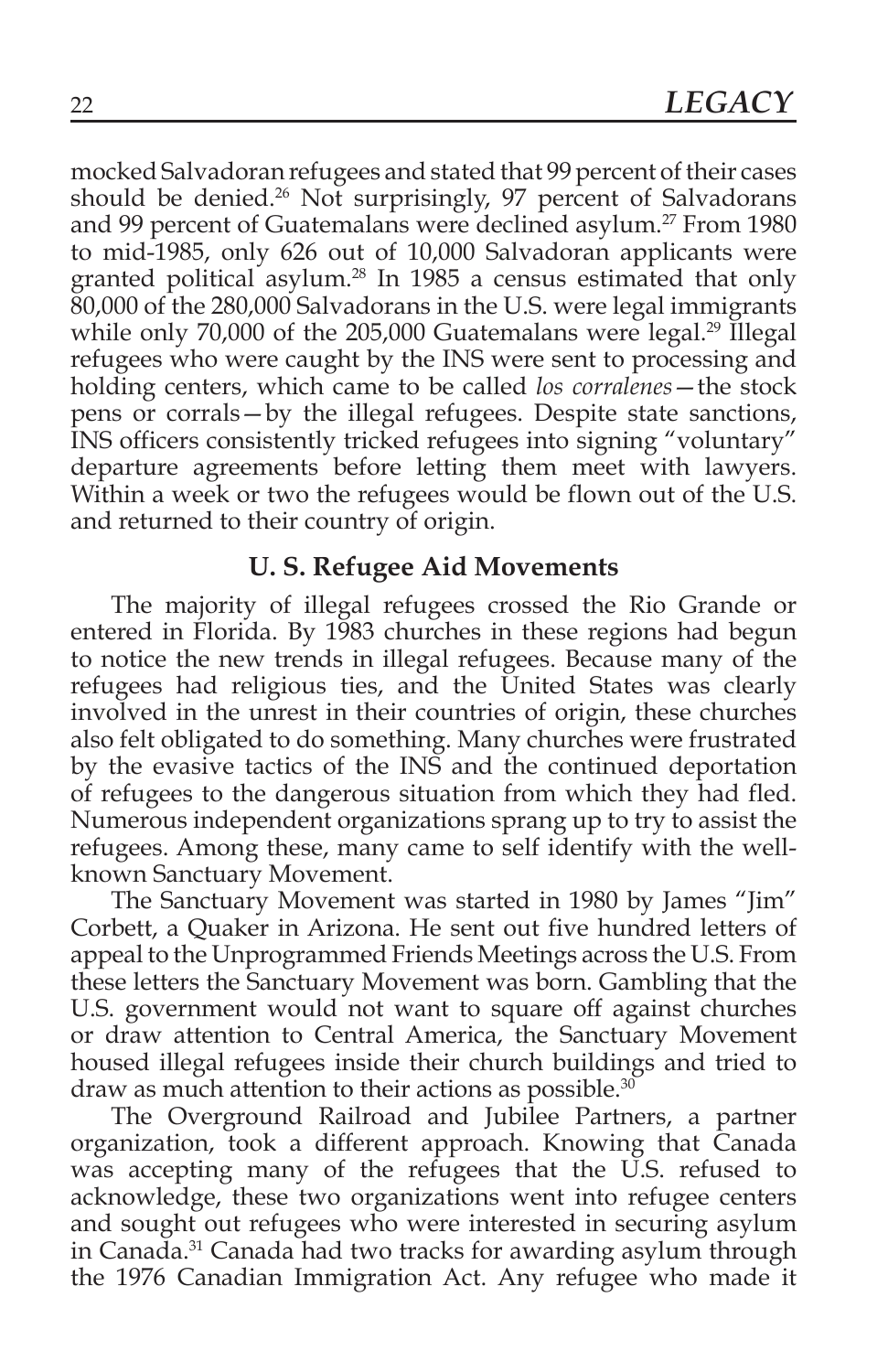to the Canadian border gained asylum simply through border presentation. However, refugees who applied for visas and asylum via Canadian Consulates were eligible for one year of financial sponsorship by the Canadian Employment and Immigration Commission, CEIC. The pledge of support by Canada included language and culture training, money for travel, housing, and career counseling for the first year. $32$  Of 13,000 total refugee sponsorships per year, 2,500 were designated for Salvadorans in the late 1980's.<sup>33</sup> The Canadian Council for Refugees explained their generosity: "If we are regarded as among the best in the world it is not because we are perfect, but because the standards internationally are so low."34

In many ways, Canada could afford to have a generous acceptance policy because Mexico or the United States received the lion's share of Central American refugees. Canada may have also seen immigrants as potential settlers for its still developing frontier. But its open door policy also stemmed from a keen awareness of its own cultural history. In the previous decade Canada had received Indo-Chinese Refugees. And Canada received a great number of Mennonite and Brethren refugees in the eighteenth century, groups who had strong representation in the Canadian Parliament.

#### **Origins of the Overground Railroad**

The Overground Railroad originated from a Mennonite intentional community called Reba Place Fellowship in Evanston, Illinois. Reba Place started from a small but radical religious reform know as the Concerns Movement, named after a series of pamphlets published by a Mennonite press and circulated among the Mennonite and Brethren churches. These pamphlets criticized the complacency of the church in Europe for not acting decisively leading up to World War II and for not speaking out against the obvious injustice during the war.<sup>35</sup> These pamphlets emphasized social justice and responsibility and stressed the danger of alignment with government. Some of the most influential theologians in Mennonite history struggled during this period over the relationship between the church and state. Out of this context, a small group of students from Goshen College, Indiana, started a communal house they called Fellowship House. Here, under the guidance of John Miller, a seminary professor, they experimented with a community model based on the church in the biblical Book of Acts.36 John Miller was soon put on "active leave" because of his radical theology, but, ironically, he used this free time to establish a Voluntary Service unit in Chicago from which Fellowship House expanded and become Reba Place.<sup>37</sup>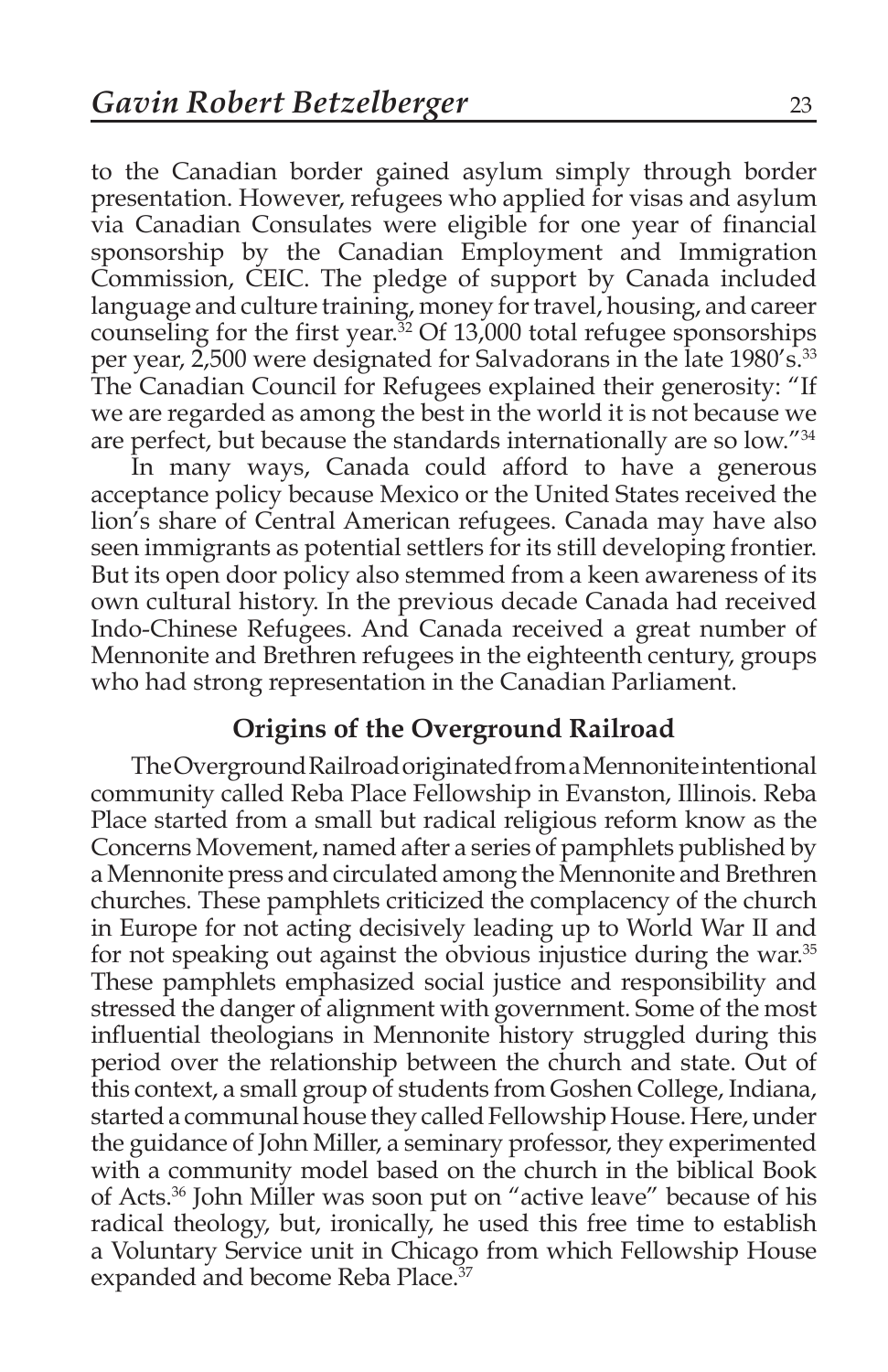In Comer, Georgia, there was a similar, though rural-based, intentional community named Koinonia. Koinonia was founded in 1942 with the help of the radical Christian author Clarence Johnson.38 Because Reba Place Fellowship and Koinonia shared an emphasis on social justice, pacifism, and close-knit common-purse communities, they formed a close bond. By 1980 Kiononia had already begun to work with refugee issues by forming a nonprofit organization they called Jubilee Partners, which primarily helped Cuban refugees.39 Subsequently, they created a refugee training program and worked the Canadian consulate in Atlanta to gain visas for the Central American refugees. Jubilee Partners had already helped forty-four refugees gain Canadian visas when in 1983 Julius Belser sent out a letter similar to Jim Corbett's.40

Julius Belser, who had met the Sosas when they arrived in Chicago, was aware of what Jubilee Partners was doing, but he also believed there was a great potential for a dispersed network of churches and volunteers working with refugees. The name Overground Railroad was specifically chosen for this network to emphasis its moral connections and physical similarities with the Underground Railroad. Additionally, the name suggested that this network looked first for legal ways to address the needs of refugees. Belser believed that people would act out of a common acknowledgement of a Christian responsibility to care for these disempowered people: "You too must love the alien, for you once lived as aliens in Egypt."41 He wrote a letter of intent and mailed it to the Mennonite and Brethren churches in the U.S., asking for support. Next, Belser approached Richard and Ruth Anne Friesen, a newly wed couple, about doing reconnaissance in Texas to assess how and where Reba Place could help.<sup>42</sup> The Mennonite Central Committee, MCC, sponsored this three-month exploration. Before the end of the three months the Overground Railroad had already taken its first two families to asylum in Canada. They also published the first three issues of the Overground Railroad's newsletter, the *Telegraph News*. The newsletter contained a definite tone of urgency. Belser and the Friesens realized almost immediately that there was an immense need for a network like the Overground Railroad.43

The Friesens returned to Reba Place and discerned what specifically was needed. There was a great need for transportation, housing, legal defense, and other amenities for the refugees. The Overground Railroad would essentially supplement the separate Sanctuary Movement by pursuing legal routes and means. While at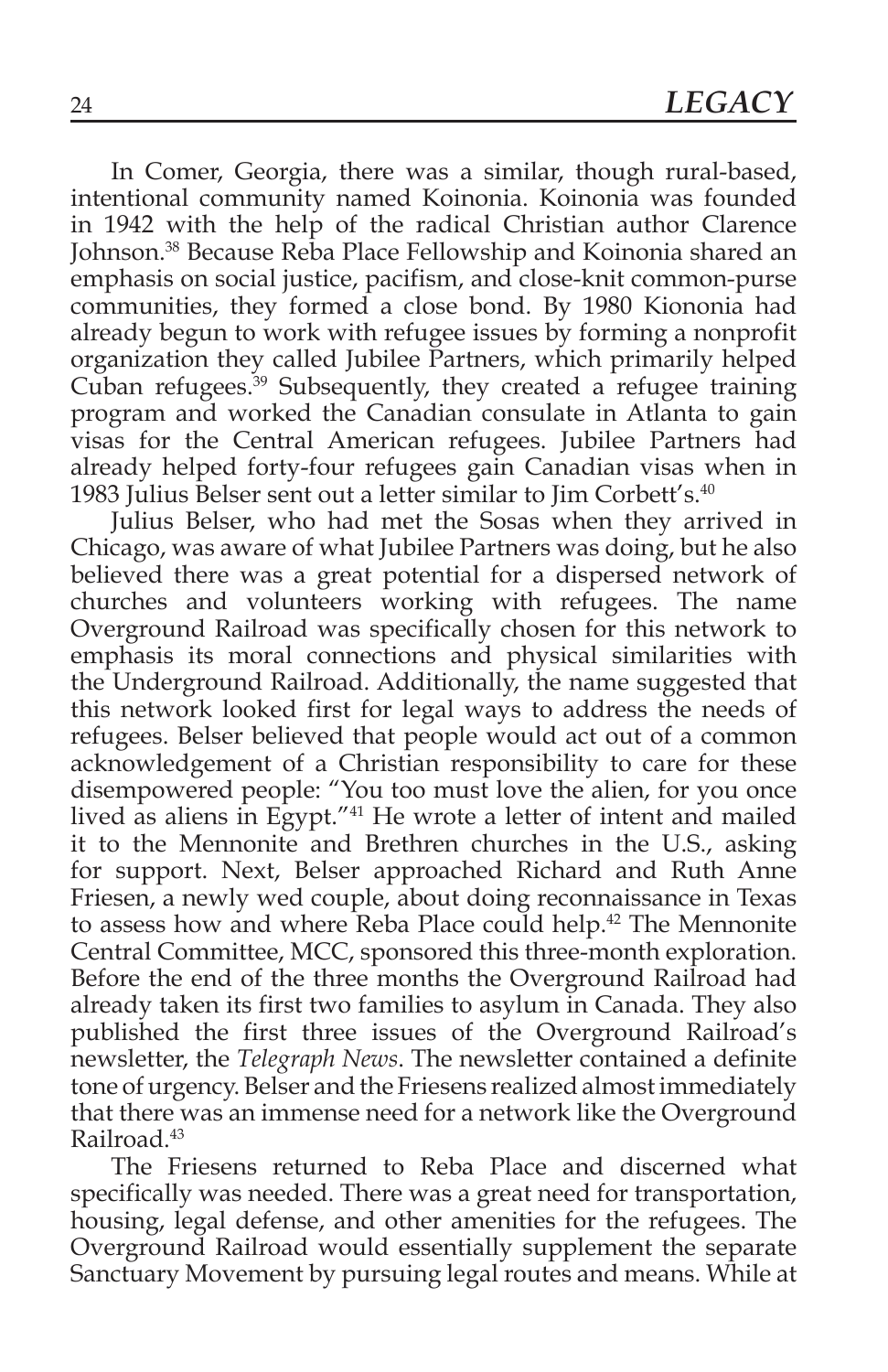Reba, funds were raised to provide all the operating expenses for a yearlong residence for the Friesens in southwestern Texas.<sup>44</sup>

The strategy of the Overground Railroad was to secure for refugees who had already been captured a voluntary departure with permission to travel, or to get them into the asylum process, which ensured them legal residence for a few months. Voluntary departure contracts guaranteed that refugees would leave the country of their own will within an allotted period of time, typically a few months, but allowed them to stay legally in the United States until they left. These few pivotal months were gained by showing that the refugee had resources to apply for a Canadian visa and the means to feed and house themselves in the mean time. After a while the organizations themselves gained enough repute that a simple letter vouching for the refugee was enough. $45$ 

Refugees were recruited for the Overground Railroad from South Texas refugee shelters and INS detention centers. Refugees in the detention centers would typically be deported within twentyfive days and because deported refugees had frequently been assassinated when they arrived in their countries of origin, they were a very high priority for the Railroad.<sup>46</sup> Since the majority of the refugees were bailed out of detention centers, one of the primary needs was for bail funds. Because bail was returned when the refugee was admitted to Canada, this fund could be used cyclically. The revolving bail fund was created almost exclusively from personal donations. Donors could expect to eventually receive their money back and could withdraw their funds if they needed. Personal loans were also taken out in a pinch.<sup>47</sup> Once temporary legal residence had been gained, the refugees would leave the Rio Grande Valley in volunteers' cars or on the "Year of Jubilee," an old bus that the Overground Railroad and Jubilee Partners used.<sup>48</sup>

Refugees would be taken to Jubilee Partners or to other communities dispersed throughout the Midwest. Jubilee Partners housed forty or so refugees at their communal farm in Georgia, using the same strategy to gain temporary legal residence for their refugees. In addition, while at the farm refugees were enrolled in a three-month orientation and language course, the purpose of which was to improve refugees' chances of asylum (the ability to speak English was looked upon favorably) and to prepare them for adapting to life in Canada. The Canadian consulate would meet the refugees either in Atlanta or at the Koinonia farm for an interview. Virtually all refugees who applied through this program were granted asylum in Canada.49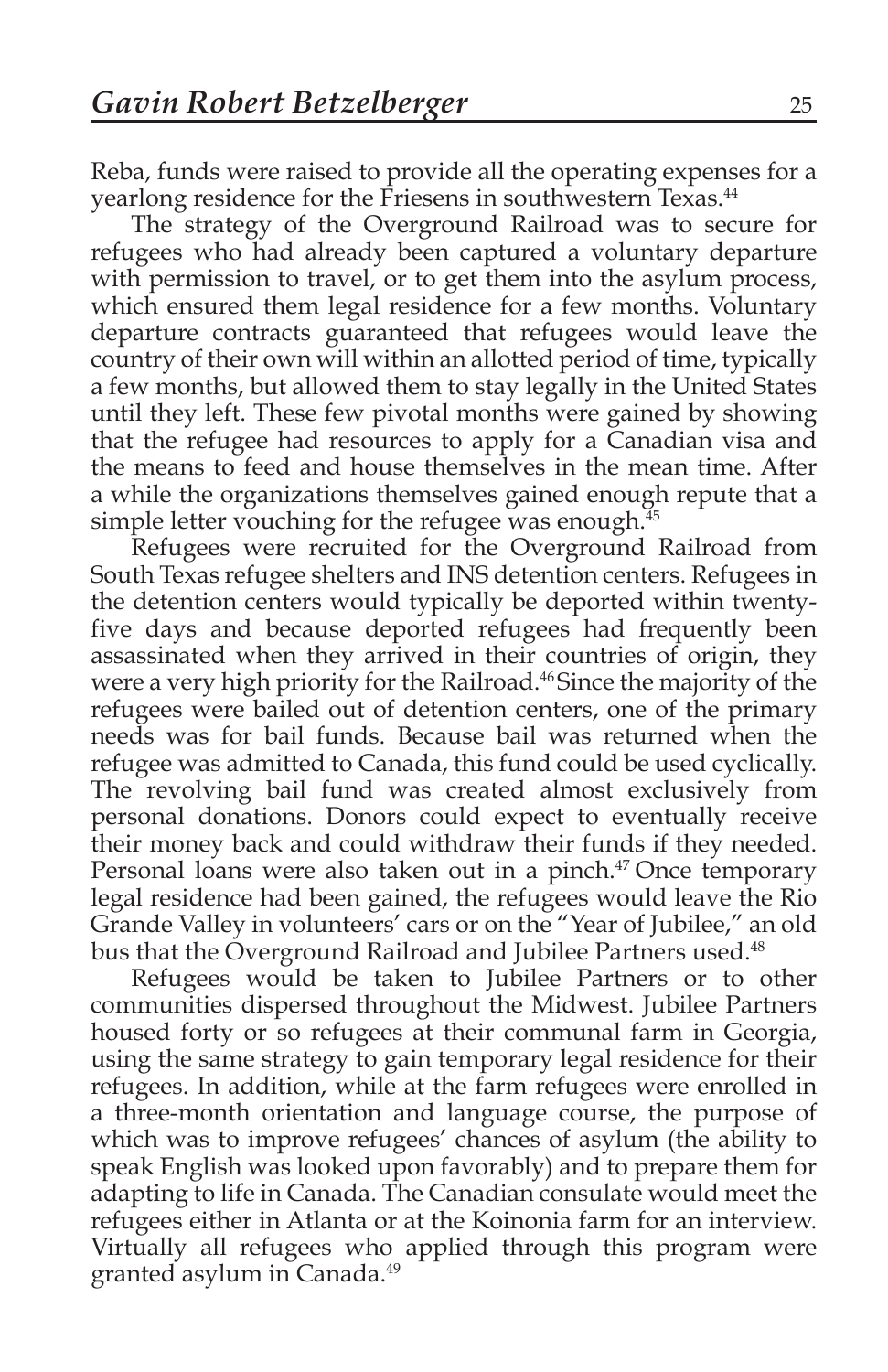The most significant difference in Reba Place's complimentary program was the use of a dispersed network of churches and communities. This entire network, rather than exclusively Reba Place Fellowship, bore the cost of supporting refugees during the sometimes lengthy asylum process. Basic requirements for a church or support group included a Spanish speaker who could translate and a place for the refugee to stay with basic provisions for six to twelve weeks. The group would line up a medical examination (required for a Canadian visa), something to do during the day if possible, and a friend for emotional support who could also help them get ready for their interview.50

The biggest limiting variable in the network was the sponsorship of refugees once they made it to Canada. Assuming that most refugees apply from their country of origin or neighboring countries, the CEIC granted only 450 of the 2,500 sponsorships to refugees applying from consulates within the U.S.<sup>51</sup> There was a far greater need for support of refugees sojourning through the U.S., so the Overground Railroad turned to the Canadian Mennonite-Brethren church networks for support. The 1976 Canadian immigrant legislation had also permitted the private sponsorship of additional refugees in the CEIC refugee program. In fact, the Canadian churches, service clubs, and NGO's had already utilized this apparatus to provide relief to 25,000 Indo-Chinese refugees in the late 1970's and early 1980's.<sup>52</sup> Still, private sponsorship cost a church about \$250 per person each month, a daunting sum to small Mennonite and Brethren churches in Canada. To try to ease their burden and encourage more churches in Canada to sponsor refugees, the Overground Railroad lined up partner churches in the U.S. to share half the expenses.<sup>53</sup> The Mennonite Central Committee in the U.S. and Canada was helpful in lining up host congregations, providing logistical support, and extending its services to the refugees. For instance, Mennonite Mutual Aid health insurance policies were offered to refugees.54

The MCC had a long history of activism. MCC international aid and service efforts began in 1928 when Canadian Mennonites heard rumors of plundering, repression and imprisonment of Mennonites in Russia. They borrowed \$2.5 million from the railroad for travel expenses and transported tens of thousands of Mennonites fleeing Russia by the Canadian Pacific Railroad to new homes across Canada. Canadian Mennonites had since been involved in the aid of Chinese Christians escaping to the Philippines and eventually to Canada.55 When the Mennonite Central Committee met in 1984 they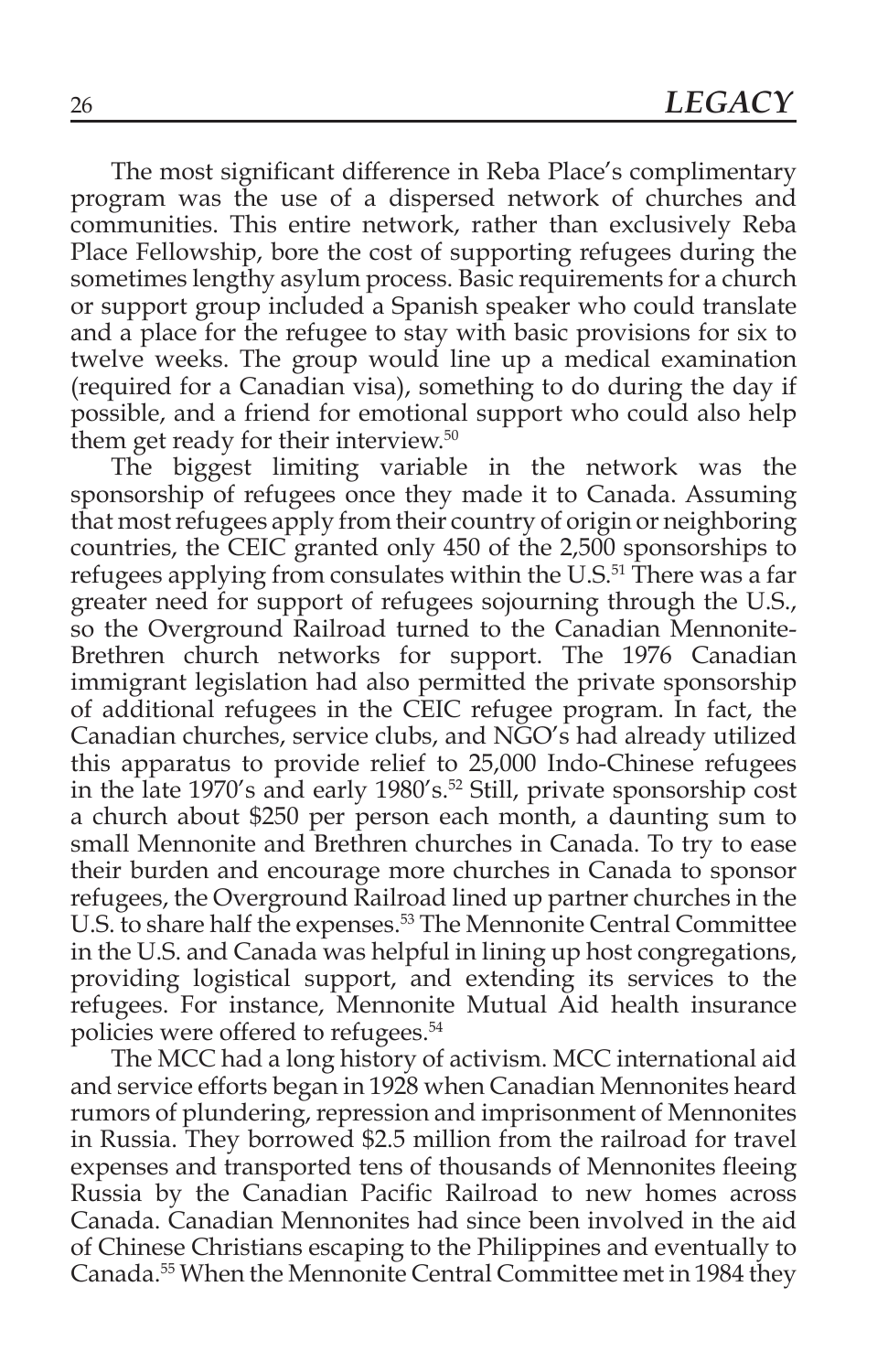discussed the importance of refugee work in the U.S. and Canada with an emphasis on the work of the Overground Railroad. There was some reluctance on the Canadian Mennonites' part because this was a burden passed on by the U.S. churches, but the tradition of compassion for the alien was much stronger. For many Canadian Mennonites, their own history convicted them to act.<sup>56</sup>

Articles from Canadian churches appeared frequently in the *Telegraph News*. They typically noted the rapid progress of the refugees and tended to express lasting relationships between the host communities and the refugees, though more troubled letters sometimes arrived at the MCC and Overground Railroad administrations. While most resettled refugees adapted quickly to their new environment and were eager to help the Railroad by sending money and offering their homes as stops, others struggled. Many refugees suffered from post-traumatic stress and found the culture, climate, and language trying.

Despite a few hiccups, by mid-1985 the Overground Railroad was on solid ground. The hosting and public sharing model they had created was so successful that by July the waiting list for host churches was more than eight months long. The administrative staff—altogether six compensated staff split between Evanston, IL. and Brownsville, Texas—was even able to relax a bit about finances.<sup>57</sup> Then the Canadian Consulate in Dallas directly contacted the Overground Railroad and asked it to help them fill a bonus 150-person sponsorship quota for that year. The Canadian Refugee Board recognized the probable need for more sponsorship of refugee applicants in the U.S. and redistributed 150 sponsorship slots to its consulate in Dallas for Salvadoran refugees.<sup>58</sup> Because the government sponsorships relieved the burden from the Canadian churches and the organizational burden from MCC, they were highly sought after. Instantly, the Overground Railroad switched into high gear; this would be the first real test of the Overground network. A veteran MCC mission worker volunteered several months to help with translating. People across the Midwest sent in money to post bail for applicants and cover the additional \$6,000 to \$10,000 cost for processing. In the end it was a success; the Overground Railroad alone was able to fill almost half of the new spots. $5\overline{9}$ 

### **Provisional Legal Refuge**

In May of that same year, Jim Corbett of the Sanctuary Movement asked if the Overground Railroad could help enroll into the asylum process refugees who were about to be deported from the U.S.<sup>60</sup> The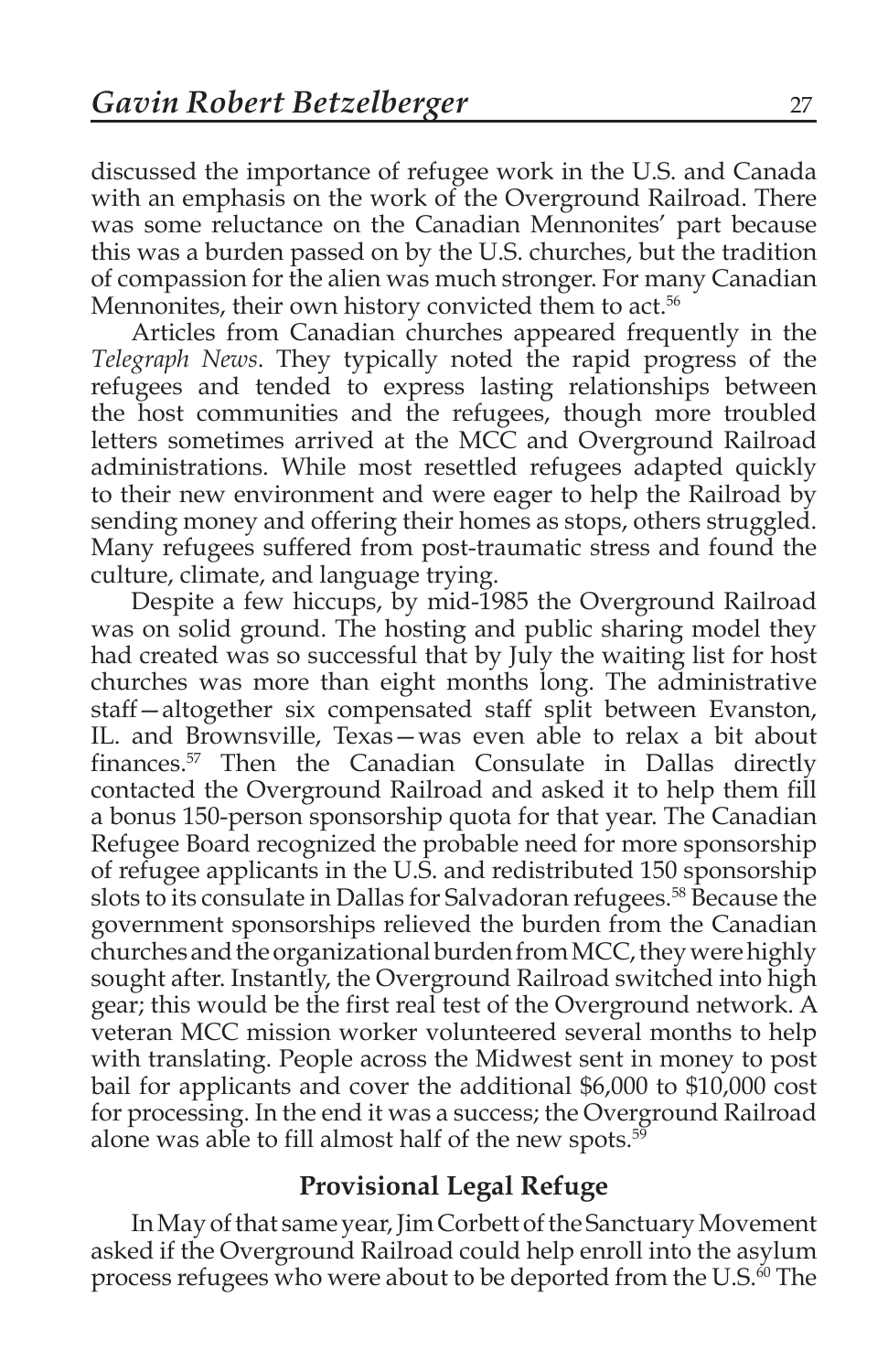Refugee Act of 1980 had created some avenues for illegal refugees to secure safe temporary residence. Until then, the Overground Railroad had been getting temporary legal residence for refugees through the use of volunteer departure agreements. While the INS was willing to grant temporary stays to refugees who agreed to leave via the Overground Railroad, voluntary departure only worked for refugees they knew they could place in Canada. However, under section 208 (a) of the Refugee Act of 1980, aliens in the U.S. could apply for asylum while undergoing the deportation process, prior to detention, or to a judge by submitting an application during a deportation or exclusion hearing.<sup>61</sup> Once the asylum process had started the refugees could not be deported until the legal process was concluded. If refugees were in the asylum process or involved in continual appeals, they would be provisionally legal until conclusion. Neither Jim Corbett nor the Overground Railroad had much hope of achieving actual asylum in the U.S. because success rates were less than three percent for Salvadorans and equally low for Guatemalans. Nevertheless, if they continued to appeal and string out the legal process they might be able to protect the refugees and keep them in the U.S. for a few years. So, starting in July of 1985, the Overground Railroad started legally bailing out refugees from the detention centers and enrolling them in the U.S. asylum process. This new bonded refuge was called Provisional Legal Refuge or PLR for short.<sup>62</sup>

PLR did not have relocation to Canada as its primary goal but instead sought as great an elongation of temporary residency as legally possible. The appeals process alone could last up to three years for an asylum case, during which time a lot could happen to help refugees. For instance, with the help of his or her host a refugee could go on to a declared Sanctuary church. Alternatively, a refugee could present him- or herself at the Canadian border for asylum without sponsorship, or gain legal U.S. residency through a labor certification (meaning they had become indispensable to their employer and the U.S. economy), or get in line for visas to foreign countries. Another possible reprieve might come from the DeConini-Moakley Bill calling for a temporary freeze on deportation, which the Overground Railroad and MCC supported.<sup>63</sup> At the very least PLR would keep refugees out of danger for a little longer.

#### **Working With the INS**

The INS, for its part, passively impeded the various organizations helping the refugees. Many of the churches and organizations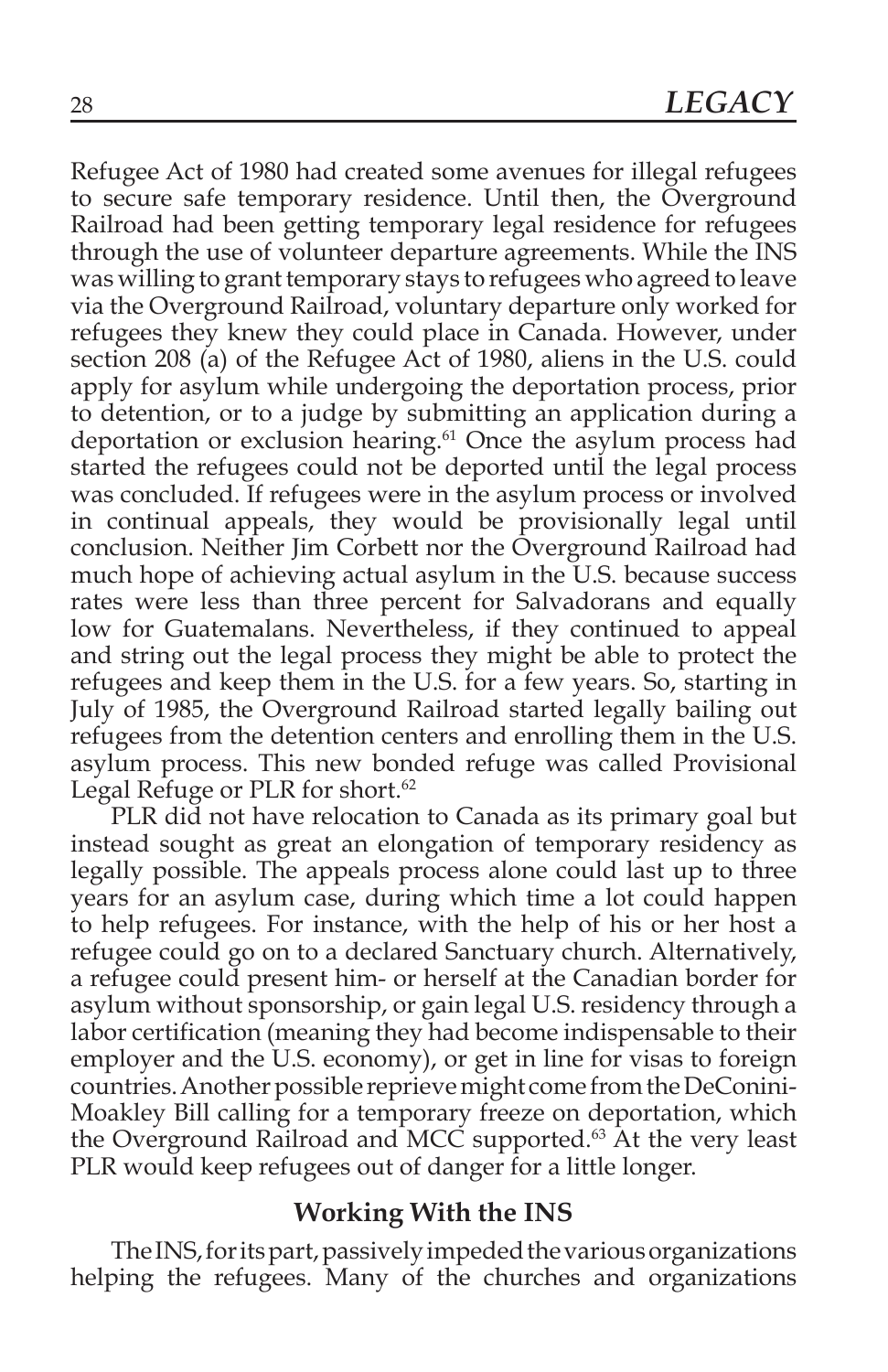affiliated with the Sanctuary movement complained of the constant evasive movement of detainees from one facility to another and the frequent and unannounced changes in legal protocol.<sup>64</sup> These frequent changes not only encumbered the legal proceedings for asylum cases but also seriously endangered organizations like the Overground Railroad. In 1983 the INS in Southern Texas denied the voluntary depart forms they had consistently awarded refugees headed to Canada. Suddenly finding its legal foundation suspect, the Overground Railroad planned to defend itself, asserting that it had gone as far as possible under the legal system.<sup>65</sup> Although the Overground Railroad was never accused of wrongdoing, several closely affiliated groups were prosecuted for missteps. On January 29, 1987 Stacey Merkt, who worked for Casa Romero and Proyecto Libertad (two organizations with which the Overground Railroad had close ties), began a 179-day sentence for helping to transport illegal refugees.66 Casa Romero was also raided by the INS under false pretenses, and later forced to relocate. In surprising contrast, however, the INS publically stated that it had no objections to the work of the Overground Railroad. As Mary Jude Postal explained it, "We violate the spirit of the law, but we don't violate the letter of the law… It's kind of a delicate relationship publically. In the Rio Grande Valley, we really can't use the word sanctuary or our contacts in the INS and our ability to work with them would close off."67

In December of 1988, the U.S. sent agents to Mexico and Guatemala to coordinate INS efforts with the Servicios Migratorios.68 The next year the number of detainees jumped from 15,000 to 80,000 and the numbers have grown higher every year since. In March 1989, the INS started a new policy of massive detention and deportation. In May they announced the early success of this new program. To match the increasing refugee processing in Texas, the Overground Railroad set the goal of doubling their volunteers in that state by creating a small community of volunteers in Harlingen by the fall of 1989.<sup>69</sup>

Correspondingly, the *Telegraph News*, the Railroad's bimonthly newsletter, also shifted from recounting the daily exploits of Railroad workers and volunteers to more politically relevant information. The newsletter continuously relayed the personal stories of its passengers and regularly asked for support, but it also began to feature articles written by the various other refugee programs around the country. They published special editions focusing on the new INS policy, and were featured in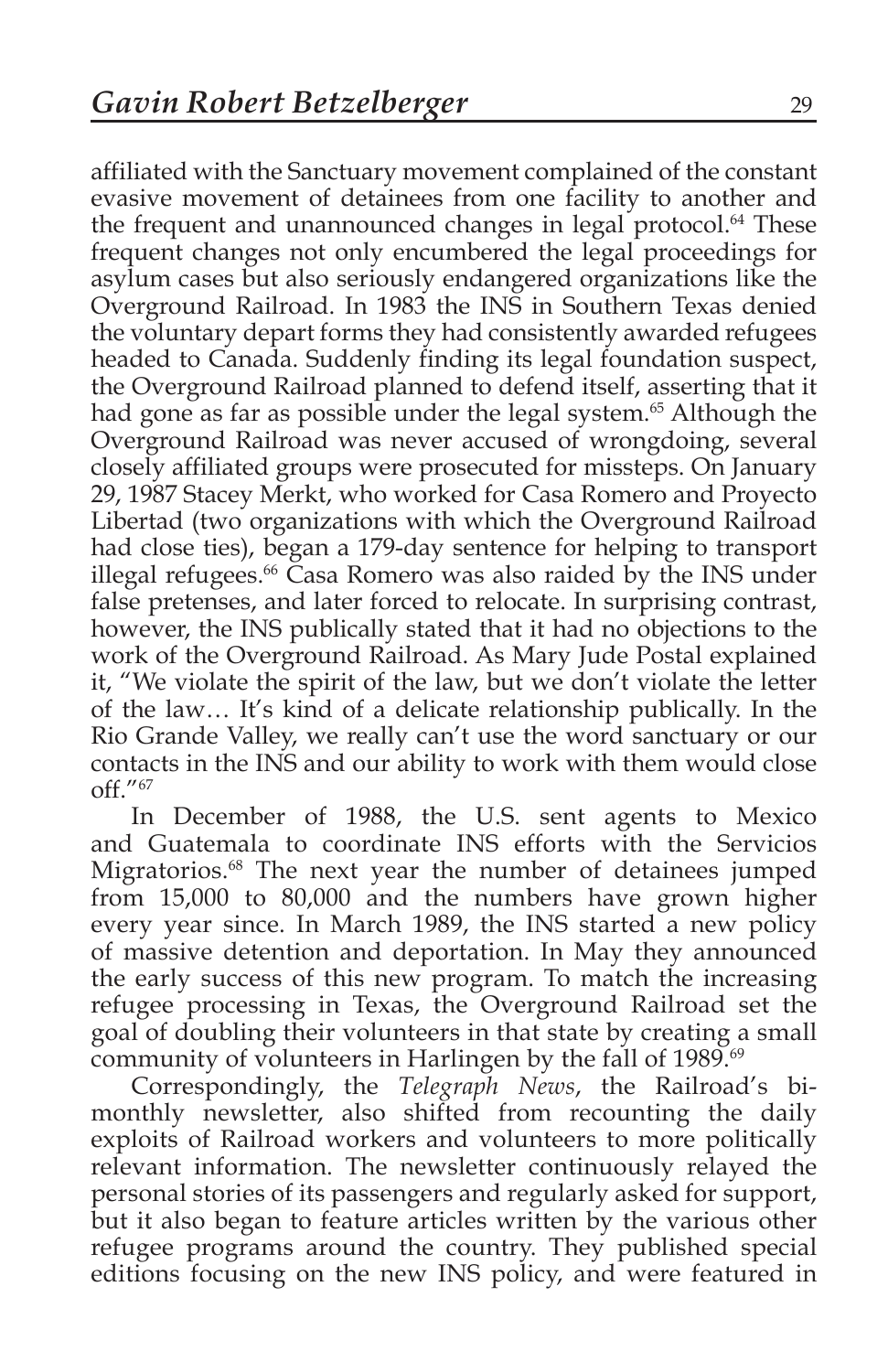several major publications such as the *Christian Science Monitor*. The newsletter included articles by the United Nations Human Rights Council and the Latin American press. It also began to announce protests, fasts, reform campaigns, and projects led by numerous other organizations as well as encouraging its readers to join organizations like the Christian Urgent Action Network for El Salvador.<sup>70</sup> A "resources" section was created on the last page of the newsletter listing recent studies, books, and presentations available to their affiliated churches and organizations. The Overground Railroad also made video and multimedia presentations that affiliated groups could borrow to compliment their own publicity programs.

Jubilee Partners and the Overground Railroad were not just waiting and working for change in the U.S; they looked abroad. As early as 1984, Jubilee Partners sent Don Mosley to France to explore the possibility of sending refugees to Europe and Australia.<sup>71</sup> They sent delegations to Nicaragua and Honduras to better understand the political volatility of that region. They visited the refugee camps in Mexico to see if there were ways of directly helping in the camps and reported back to the network in long, heart wrenching, and heavily political letters reprinted in the *Telegraph News*. The Overground Railroad had also started organizing tours of the network itself by the mid-1980s. Participants from the affiliated churches visited the Jubilee Partners, the Overground Railroad's office in Texas, refugee shelters like the Casa Romero, and the INS detention centers.72

The intimate involvement of every group along the Railroad proved to be essential to the movement because it created powerful ties between refugees and otherwise unaffected churches and communities. PLR and regular sponsors had a direct interest in the larger political climate in the U.S. The smallest change in policy could seriously affect their new neighbors. The Reagan Administration was portraying Salvadoran refugees as Communists, but the refugees themselves often contradicted this stereotype. Many were union members, farmers, church leaders, and professionals, which resonated with the rural Midwestern communities. Their stories brought the war, struggle, injustice, and pain of Central America home and were too compelling for most communities to remain on the sidelines.

By 1990 the network crisscrossed with dozens of similar smaller refugee organizations, many of which sprang up to receive refugees and later grew autonomous. The Lancaster Inter-religious Network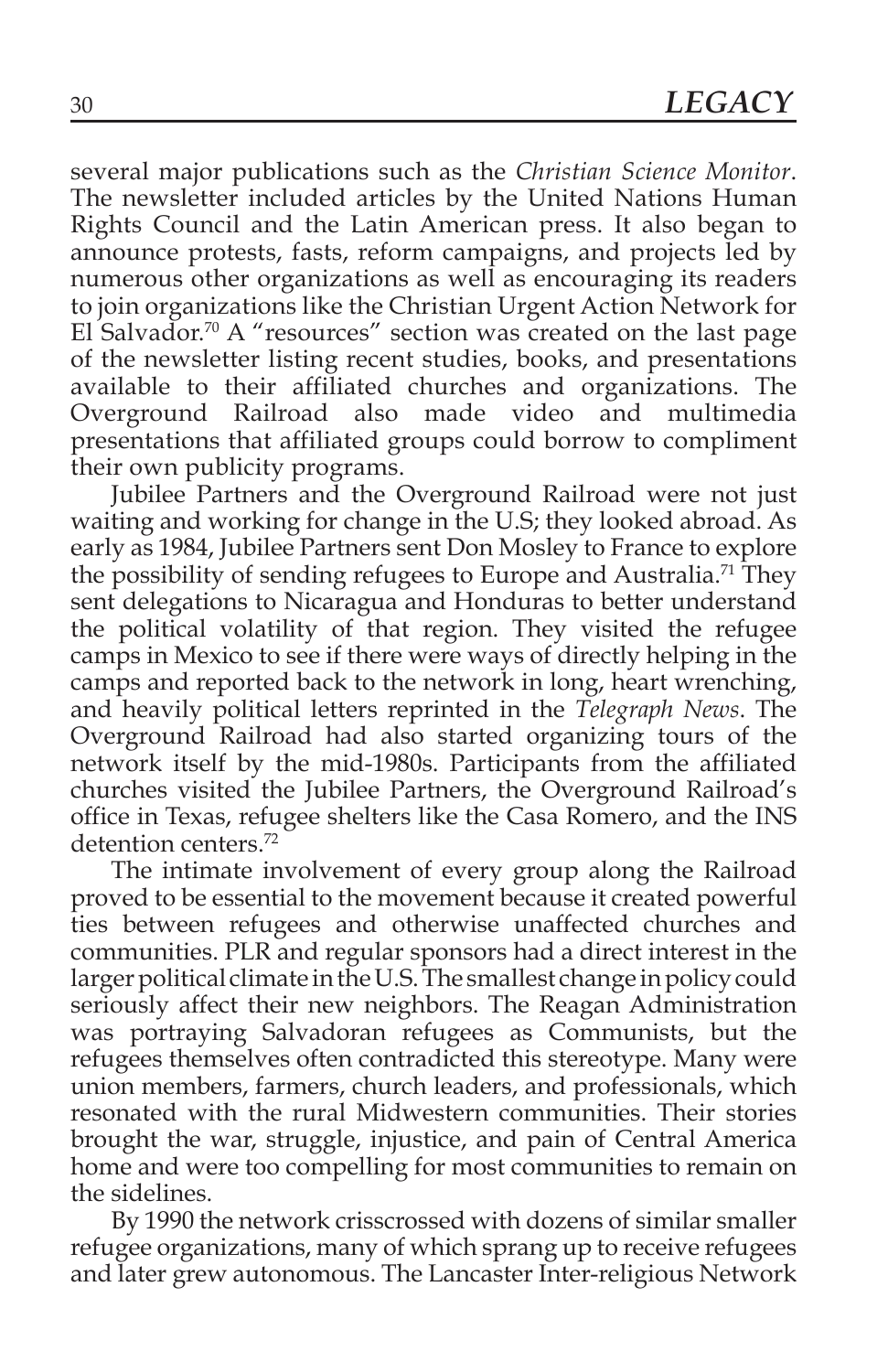for Central American Refugee Action, LINCARA, was one such organization supported by seven different denominations.<sup>73</sup> The Overground Railway itself displayed a full gamut of different host congregation denominations; Presbyterian, Brethren, Catholic, and even a school in Kansas that took on the responsibility of helping to raise funds. The Overground Railroad also received help from numerous legal firms. The most notable organization was probably the nonprofit Proyecto Libertad based in Texas.74 As the churches and refugee organizations helped by raising money, providing housing, educating, and transporting the refugees, the legal firms worked the asylum cases and provided legal guidance.

When the civil war in El Salvador ended in 1992, the Overground Railroad ended with it. The United States had clearly perpetuated the conflict in El Salvador and Salvadorans had in turn been the largest constituency of the Railroad. Many of the Railroad's former passengers returned to try to find families and help the reconstruction of their nation. The Overground Railroad and various member churches sent individuals to Central America to continue what had become a central ministry of reconciliation and social justice. In this way many of the communities continued to be actively aware and involved in politics and humanitarian action, while the Overground Railroad's transnational track was quietly dismantled.

It has now been twenty-five years since Nelson Sosa won asylum in the United States. He stayed in Evanston, IL working for Reba Place because they "trust [him], and treat [him] like a family member."75 Today the Overground Railroad stands out as a reminder that there are ways to pursue social justice within legal frameworks. More importantly it stands out as a successful model for the mobilization of an unaffected populous. As Sosa puts it, "The Overground Railroad was a miraculous scheduling feat."76 The Railroad may never have been big enough to bring all the thousands of refugees to safety, but it did bring Central American refugees and their struggle to hundreds of thousands of Americans and Canadians.

#### Notes

- 1 Nelson Sosa, interview with author, March 26, 2010.
- 2 Sosa, interview. The Civil Defense Militia was created by the Salvadoran army by forcefully recruiting locals. After the initial recruitment and training the majority of the enlisted soldiers would leave. The remaining paramilitary force was led by a dozen or so army men, and sustained through continued forced recruitment.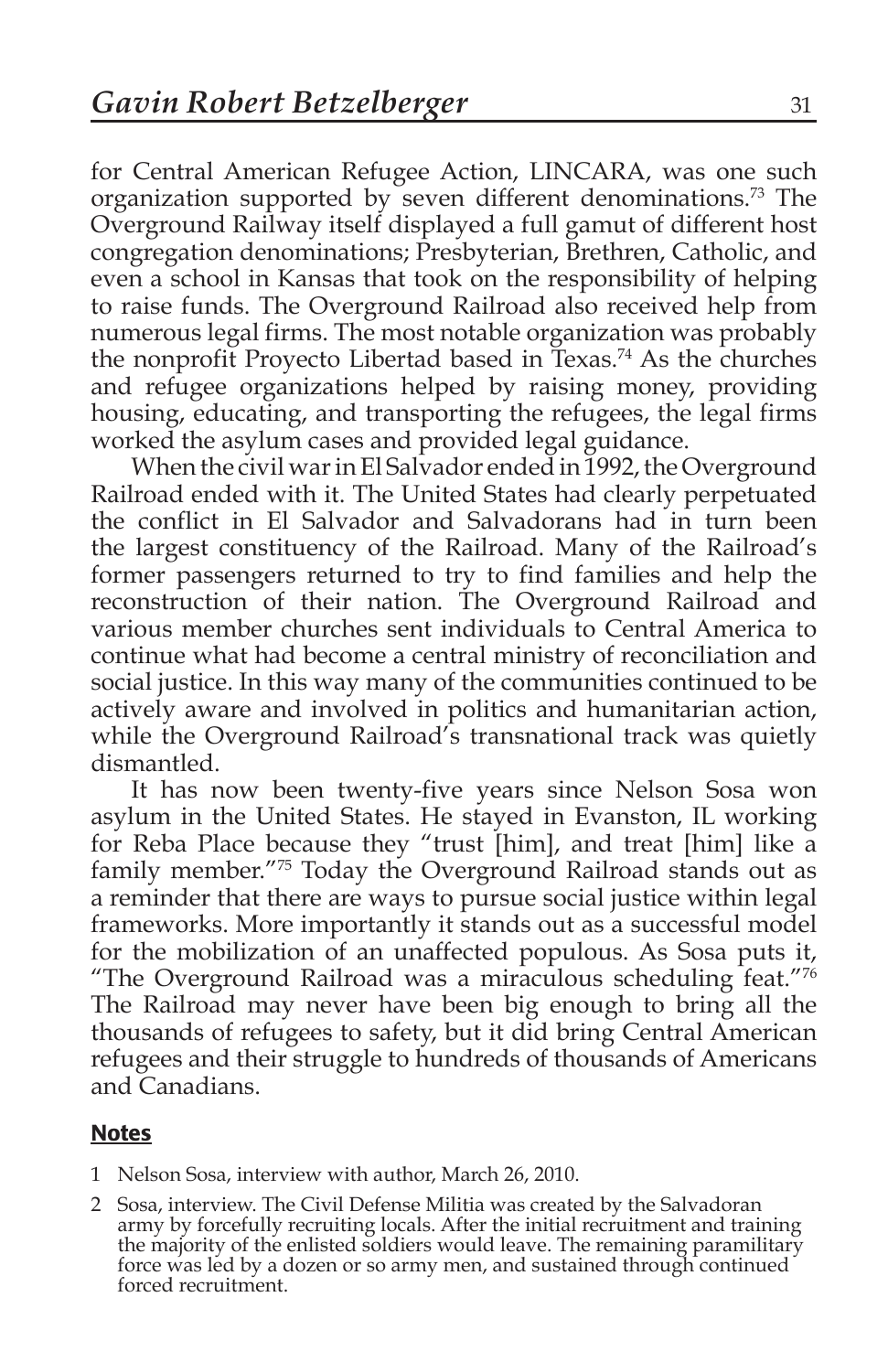- 3 Ibid.
- 4 Ibid.
- 5 Ibid.
- 6 The FMLN was a coalition of Guerilla groups, including Fuerzas Populares de Liberación, Ejército Revolucionario del Pueblo, the Salvadoran Communist party, and other smaller groups. Tommie Sue Montgomery, *Revolution in El Salvador: From Civil Strife to Civil Peace, Second Edition*. 2nd ed. (Boulder, Co: Westview Press, 1994,) 101.
- 7 Oscar Romero, *Voice of the Voiceless: The Four Pastoral Letters and Other Statements*. (Maryknoll, NY: Orbis Books, 1985,) 6.
- 8 William M. LeoGrande, *Our Own Backyard: The United States In Central America, 1977-1992*. (Chapel Hill: University of North Carolina Press, 2000,) 38.
- 9 Ibid., 44.
- 10 Edward T. Brett, "Archbishop Arturo Rivera Damas and the Struggle for Social Justice in El Salvador." *Catholic Historical Review* 94, no. 4 (October 2008), 728.
- <sup>11</sup> Ibid*.* ARENA is the right wing party of El Salvador which controlled the presidency for twenty years, and during the Salvadoran civil war was the largest and most lethal of right wing paramilitary death squads.
- 12 LeoGrande, *Our Own Backyard,* 63.
- 13 Ibid.*,* 80-82.
- 14 *Frente Sandista de Liberation National*, the prominent Nicaraguan Guerilla organization that overthrew the Samoza Government in 1979. Ibid., 27.
- 15 Montgomery, *Revolution,* 117.
- 16 LeoGrande, *Our Own Backyard,* 89.
- 17 Ibid., 38.
- 18 Ceasar Sereseres, "Guatemalan Coup May be Last Hope for Stability," *Tri-City Herald*, April 4, 1982.
- 19 "Military Regime Promises Respect for Human Rights," *Gadsden Times*, April 6, 1982, sec. International News.
- 20 Cathy Woodruff, ""Escaped Guatemalans Tell of Severe Repression," *Schenectady Gazette,* March 23, 1984.
- 21 María Cristina García, *Seeking Refuge: Central American Migration to Mexico, the United States, and Canada*, 1st ed. (Berkeley: University of California Press, 2006). 136.
- 22 Ibid., 128.
- 23 Ibid., 136.
- 24 Barbara M. Yarnold, "Administrative Policy Making: Adjudication by the Board of Immigration Appeals in Asylum-Related Appeals 1980-1987," *Policy Studies Review* 9, no. 4 (1990): 681-701.
- 25 Donald G. Janelle, *Geographical Snapshots of North America* (New York, NY: Guilford Press, 1992), 58.
- 26 Jeffrey S. Chase, "For Salvadoran Refugees, an Empty Promise?" *The New York Times*, January 14, 1991, sec. Opinion.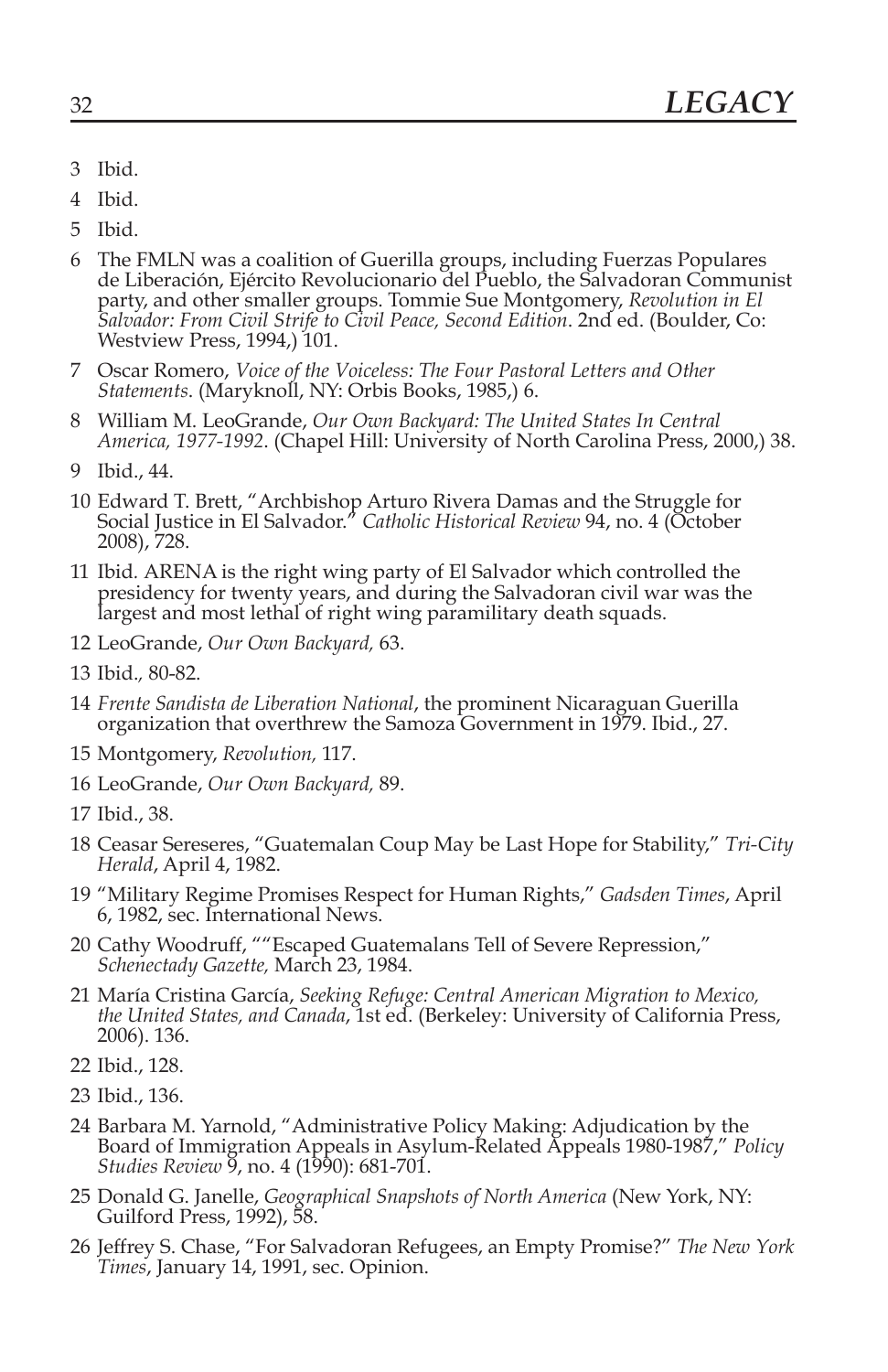- "For Refugees, the Door Swings Open," *The New York Times*, December 24, 1990, sec. Opinion.
- Yarnold, "Administrative Policy Making," 681-701.
- Ibid., 58.
- Jim Corbett, *Goatwalking* (New York: Viking, 1991).
- David Janzen, interview with the author, March 25, 2010.
- Gerald E. Dirks, *Controversy and Complexity: Canadian Immigration Policy During the 1980s*. (Durham: Acumen Publishing, 1995), 64.
- Julius Belser, "In the Last Month," *Telegraph News*, February 8, 1984.
- Garcia, *Seeking Refuge,* 64.
- Dave Jackson and Neta Jackson, *Glimpses of Glory: Thirty Years of Community. The Story of Reba Place Fellowship* (Elgin, Il: Brethren Pr, 1987), 27-30.
- Ibid., 34.
- Voluntary Service was a social works program originally created as an alternative to military service during WWII and continued after the war ended. It was primarily funded through the Mennonite Central Committee and tended to be in inner-city poverty stricken areas. Jackson and Jackson, *Glimpses*, 35-39.
- "Koinonia's History," http://www.koinoniapartners.org/past.html.
- "Jubilee Partners," http://www.jubileepartners.org.
- Janzen interview.
- Deuteronomy, 20:19
- Julius Belser, interview with author, March 25, 2010.
- Richard Friesen and Ruth Anne Friesen. "The First Three Months Exploratory Phase of This Ministry," *Telegraph News*, September 30, 1983.
- Julius Belser, "Year Review," *Telegraph News*, December 26, 1983, 1-2.
- Richard Friesen, letter, "Re: Juan Orlando Aquilar Ayala," October 10, 1990, MCC National Archive.
- David Janzen, "New Track on the Overground Railroad: Provisional Legal Refuge," *Telegraph News*, May 1, 1985.
- Belser, interview.
- Janzen, interview.
- Jubilee Partners, "Orientation to Jubilee; for Refugee going to Comer, GA," June 26, 1991, MCC National Archive, 1.
- Julius Belser, "The Time Has Come," *Telegraph News*, August 25, 1983.
- Belser, "In the Last Month."
- Dirks, *Controversy,* 62, 66.
- David Janzen, "Yes We Have a Long Waiting List for Church Sponsors, But!!!," *Telegraph News*, February 17, 1985, 6.
- David Janzen, "Healthcare Insurance for O.R.R. Refugees," *Telegraph News*, August 13, 1984.